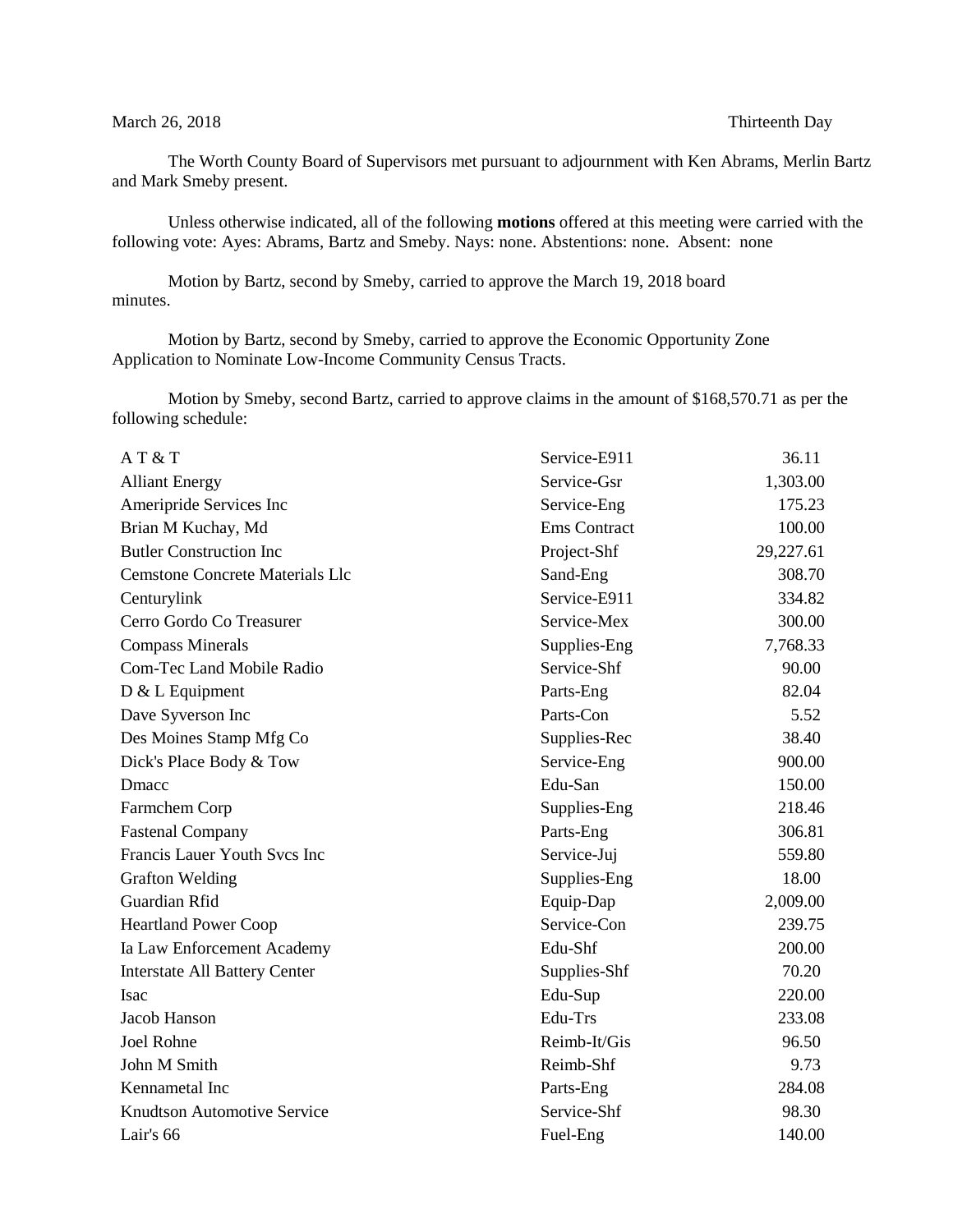| <b>Lawson Products Inc</b>                            | Parts-Eng              | 645.51     |
|-------------------------------------------------------|------------------------|------------|
| Mail Services Llc                                     | Service-Trs            | 299.33     |
| Marco Technologies Llc                                | Service-Shf            | 189.39     |
| Mediacom                                              | Service-Dap            | 199.95     |
| Menards Inc                                           | Supplies-Eng           | 309.60     |
| <b>Merlin Bartz</b>                                   | Reimb-Sup              | 487.44     |
| Microdynamics Instrumentation Llc                     | Parts-Eng              | 1,217.00   |
| <b>Motorola Solutions Inc</b>                         | Service-Shf            | 240.00     |
| <b>Nelson Family Trust</b>                            | Rent-Shf               | 300.00     |
| North Central Iowa Regional Economic & Port Authority | Contract               | 4,056.68   |
| <b>Northland Custom Interiors</b>                     | Project-Shf            | 1,129.81   |
| Northwood Anchor Inc                                  | Service-Trs            | 411.89     |
| Northwood Electric Inc                                | Project-Shf            | 9,729.46   |
| Northwood True Value                                  | Supplies-Shf           | 97.19      |
| Nuss Truck & Equipment Inc                            | Parts-Eng              | 1,130.48   |
| <b>Otis Elevator Company</b>                          | Service-Gsr            | 728.16     |
| Overhead Door Co Of Mason City                        | Service-Eng            | 2,224.90   |
| Peopleservice Inc                                     | Service-Wat & Wwt      | 15,439.50  |
| <b>Pinnacle Quality Insight</b>                       | Service-Phd            | 150.00     |
| <b>Pitney Bowes Global</b>                            | Service-Dap            | 352.68     |
| Raymond Huftalin                                      | Reimb-Ema              | 37.42      |
| Reinhart Food Service Llc                             | Supplies-Shf           | 371.73     |
| Shred Right                                           | Service-Gsr            | 36.87      |
| <b>St Patrick's Cemetery</b>                          | Fy18 Appro-Vaf         | 60.00      |
| <b>Staples Credit Plan</b>                            | Supplies               | 497.11     |
| <b>Staples Credit Plan</b>                            | Supplies-Phd           | 49.92      |
| Teresa Olson                                          | Edu-Rec                | 656.62     |
| <b>Thomas Reid</b>                                    | Supplies-Vaf           | 854.31     |
| Us Cellular                                           | Service-Eng            | 26.50      |
| Ver Helst Snyder Drug                                 | Supplies-Shf           | 65.98      |
| <b>Verizon Wireless</b>                               | Service-Eng            | 691.29     |
| Visa                                                  | Edu-Shf                | 1,251.07   |
| Waste Management Of Iowa Inc                          | Service-Sdp            | 2,328.71   |
| Western Petroleum Company                             | Fuel-Eng               | 593.45     |
| Windstream                                            | Service-Eng            | 14.31      |
| Worth Co Sheriff Petty Cash                           | Postage-Shf            | 60.55      |
| <b>Worth County Treasurer</b>                         | Project-Dd 21 West-Eng | 58,729.89  |
| Ziegler Inc                                           | Parts & Service-Eng    | 17,382.54  |
|                                                       | <b>Grand Total</b>     | 168,570.71 |